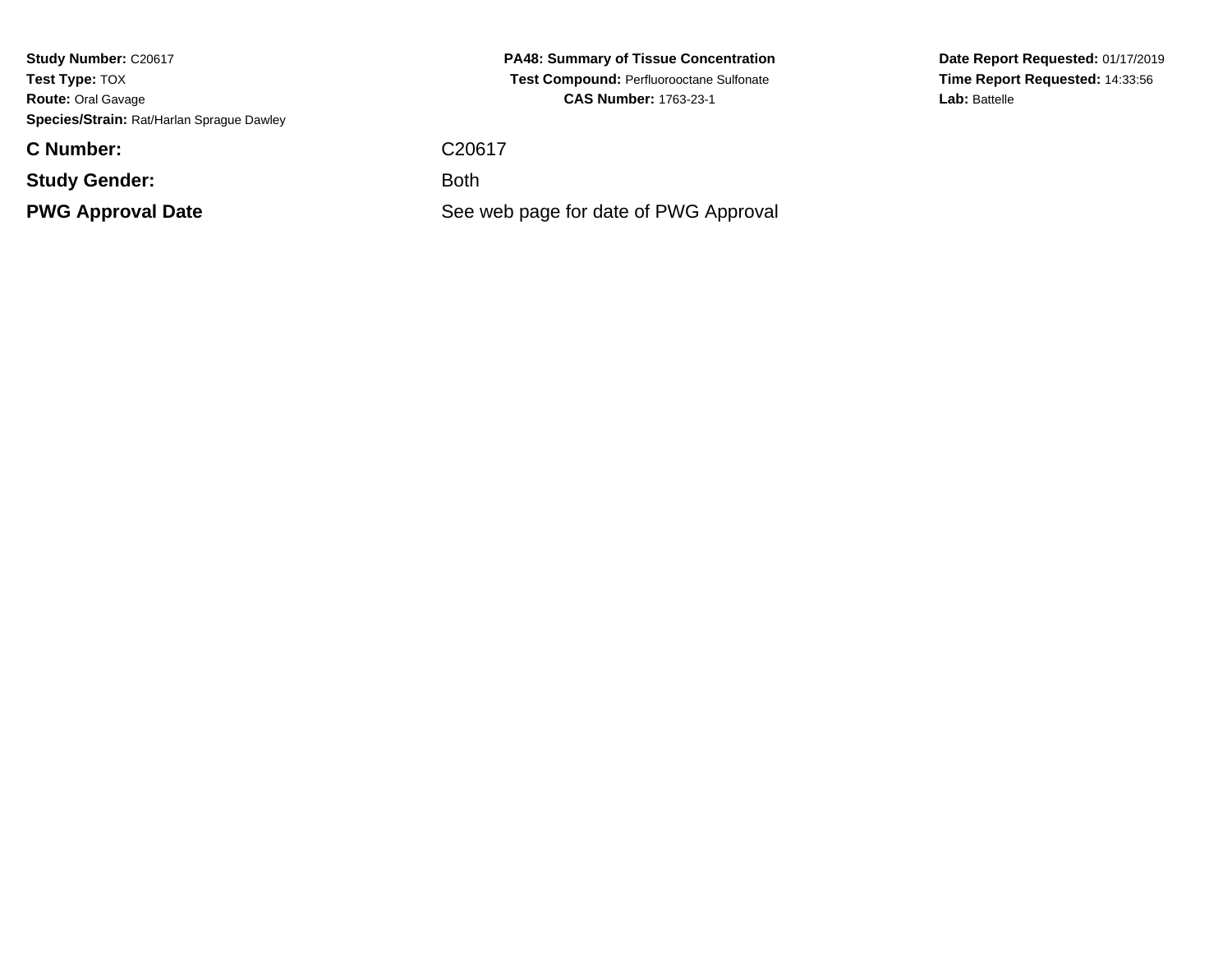| Study Number: C20617                      |
|-------------------------------------------|
| <b>Test Type: TOX</b>                     |
| <b>Route: Oral Gavage</b>                 |
| Species/Strain: Rat/Harlan Sprague Dawley |

**PA48: Summary of Tissue Concentration Test Compound:** Perfluorooctane Sulfonate**CAS Number:** 1763-23-1

**Date Report Requested:** 01/17/2019 **Time Report Requested:** 14:33:56**Lab:** Battelle

| Male                                         |           |                              |                             |                             |
|----------------------------------------------|-----------|------------------------------|-----------------------------|-----------------------------|
| Dose (mg/kg/day)                             | 0         | 0.312                        | 0.625                       | 1.25                        |
| (mmol/kg/day)                                |           | 0.00062                      | 0.0013                      | 0.0025                      |
| Plasma Concentration (ng/ml)                 | <b>BD</b> | (10)<br>23730<br>± 1114      | 51560<br>(10)<br>$±$ 3221   | 94260<br>(10)<br>± 3144     |
| Plasma Concentration (uM)                    | <b>BD</b> | 2.2(10)<br>47.4<br>$\pm$     | 103.1 $\pm$<br>6.4(10)      | $6.3$ (10)<br>188.5 $\pm$   |
| Normalized Plasma Concentration (uM/mmol/kg) |           | $\pm$ 3569.4 (10)<br>76057.7 | $82496.0 \pm 5154.4$ (10)   | $75408.0 \pm 2515.1$ (10)   |
| Liver Concentration (ng/g)                   | <b>BD</b> | (10)<br>87170<br>± 3039      | (10)<br>160100<br>±7209     | 286100<br>(10)<br>± 7882    |
| Liver Concentration (uM)                     | <b>BD</b> | 6.1<br>174.3 $\pm$<br>(10)   | 320.1 $\pm$<br>14.4 (10)    | 572.1 $\pm$<br>15.8<br>(10) |
| Normalized Liver Concentration (uM/mmol/kg)  |           | $279391.0 \pm 9739.2$ (10)   | $256160.0 \pm 11533.9$ (10) | $228880.0 \pm 6305.4$ (10)  |
| Liver/Plasma Ratio                           | <b>BD</b> | 0.24(10)<br>$3.76 \pm$       | 0.35(10)<br>$3.29 \pm$      | 0.11(10)<br>$3.06 \pm$      |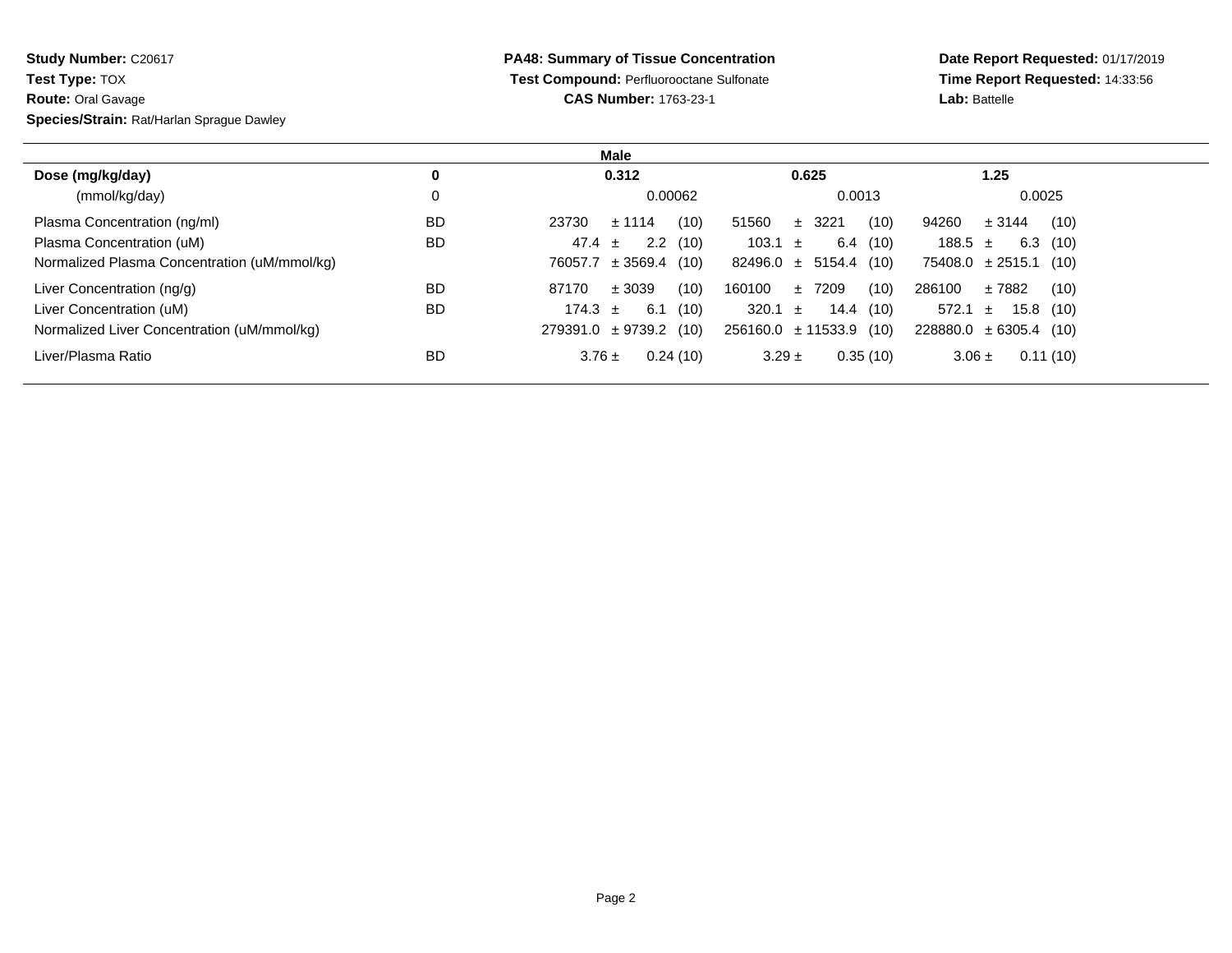| <b>Study Number: C20617</b>               |
|-------------------------------------------|
| <b>Test Type: TOX</b>                     |
| <b>Route: Oral Gavage</b>                 |
| Species/Strain: Rat/Harlan Sprague Dawley |
|                                           |

| Male                                         |                                 |                             |  |
|----------------------------------------------|---------------------------------|-----------------------------|--|
| Dose (mg/kg/day)                             | 2.5                             | 5                           |  |
| (mmol/kg/day)                                | 0.005                           | 0.01                        |  |
| Plasma Concentration (ng/ml)                 | 173700<br>9036<br>(10)<br>$\pm$ | 318200<br>± 8868<br>(10)    |  |
| Plasma Concentration (uM)                    | 18.1<br>347.3 $\pm$<br>(10)     | 636.2 $\pm$<br>17.7 (10)    |  |
| Normalized Plasma Concentration (uM/mmol/kg) | $69480.0 \pm 3614.3$ (10)       | $63640.0 \pm 1773.6$ (10)   |  |
| Liver Concentration (ng/g)                   | (10)<br>± 12136<br>468200       | 867100<br>± 26802<br>(10)   |  |
| Liver Concentration (uM)                     | 24.3 (10)<br>936.2 $\pm$        | 1733.7 $\pm$<br>$53.6$ (10) |  |
| Normalized Liver Concentration (uM/mmol/kg)  | 4854.4 (10)<br>$187280.0 \pm$   | $173420.0 \pm 5360.4$ (10)  |  |
| Liver/Plasma Ratio                           | $2.75 \pm$<br>0.13(10)          | $2.74 \pm$<br>0.08(10)      |  |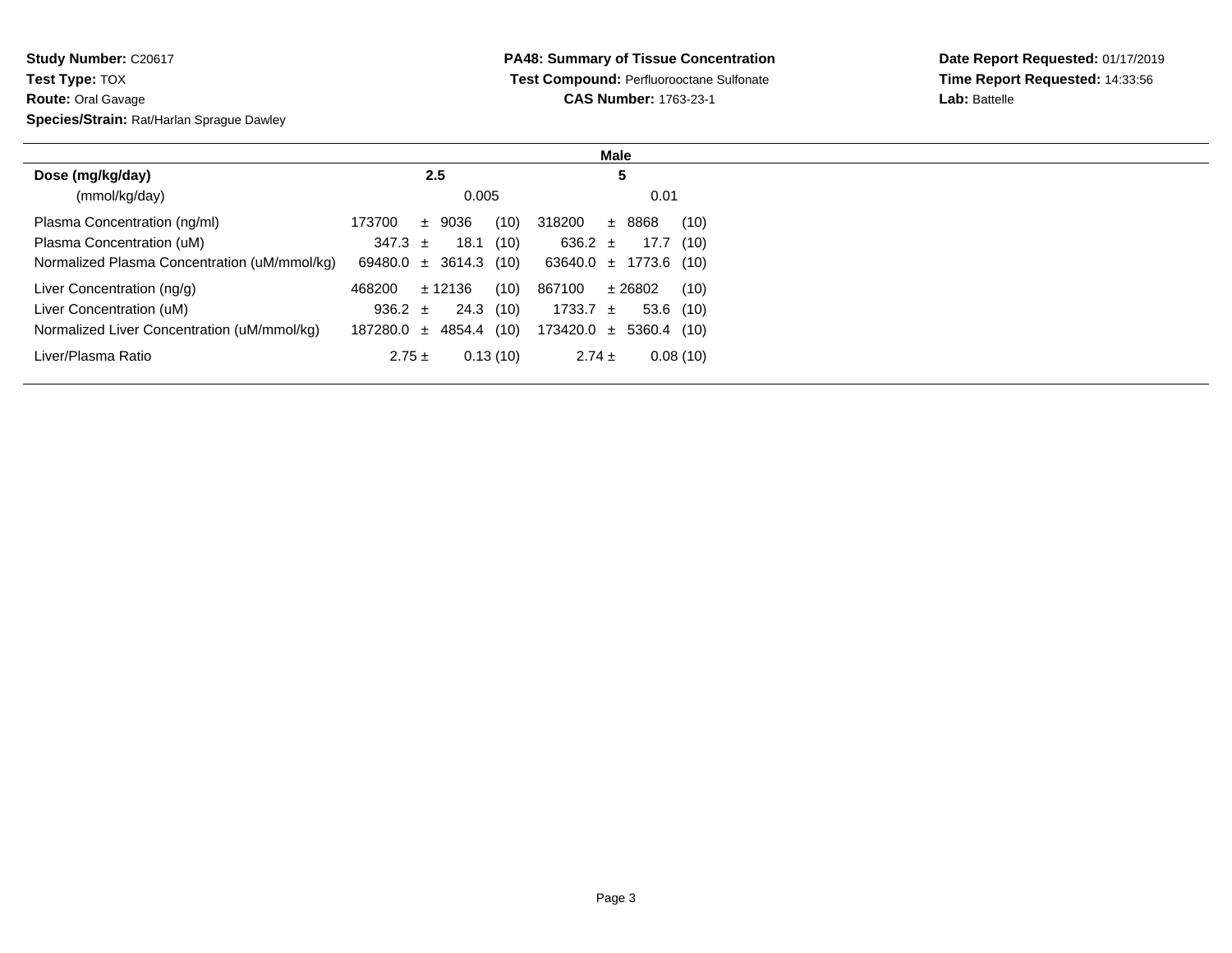| Study Number: C20617                      | <b>PA48: Summary of Tissue Concentration</b> | Date Report Requested: 01/17/2019<br>Time Report Requested: 14:33:56 |               |  |
|-------------------------------------------|----------------------------------------------|----------------------------------------------------------------------|---------------|--|
| <b>Test Type: TOX</b>                     | Test Compound: Perfluorooctane Sulfonate     |                                                                      |               |  |
| <b>Route: Oral Gavage</b>                 | <b>CAS Number: 1763-23-1</b>                 |                                                                      | Lab: Battelle |  |
| Species/Strain: Rat/Harlan Sprague Dawley |                                              |                                                                      |               |  |
|                                           | Female                                       |                                                                      |               |  |
| Dose (mg/kg/day)                          | 0.312                                        | 0.625                                                                | 1.25          |  |
| (mmol/kg/day)                             | 0.00062                                      | 0.0013                                                               | 0.0025        |  |

| (mmol/kg/day)                                |                               | 0.00062                            | 0.0013                     | 0.0025                         |
|----------------------------------------------|-------------------------------|------------------------------------|----------------------------|--------------------------------|
| Plasma Concentration (ng/ml)                 | $54 \pm 4$ (10) <sup>**</sup> | $30530 \pm 918$ (10) <sup>**</sup> | $66970 \pm 1629$ (10) **   | $135100 \pm 3877$<br>$(10)$ ** |
| Plasma Concentration (uM)                    | $0.1 \pm 0.0$ (10) **         | $1.8(10)$ **<br>61.0 $\pm$         | $3.3(10)$ **<br>$133.9 +$  | 7.8 (10) **<br>$270.1 \pm$     |
| Normalized Plasma Concentration (uM/mmol/kg) |                               | $97852.6 \pm 2941.1(10)$           | $107152.0 \pm 2607.1$ (10) | $108080.0 \pm 3101.7(10)$      |
|                                              |                               |                                    |                            |                                |
|                                              |                               |                                    |                            |                                |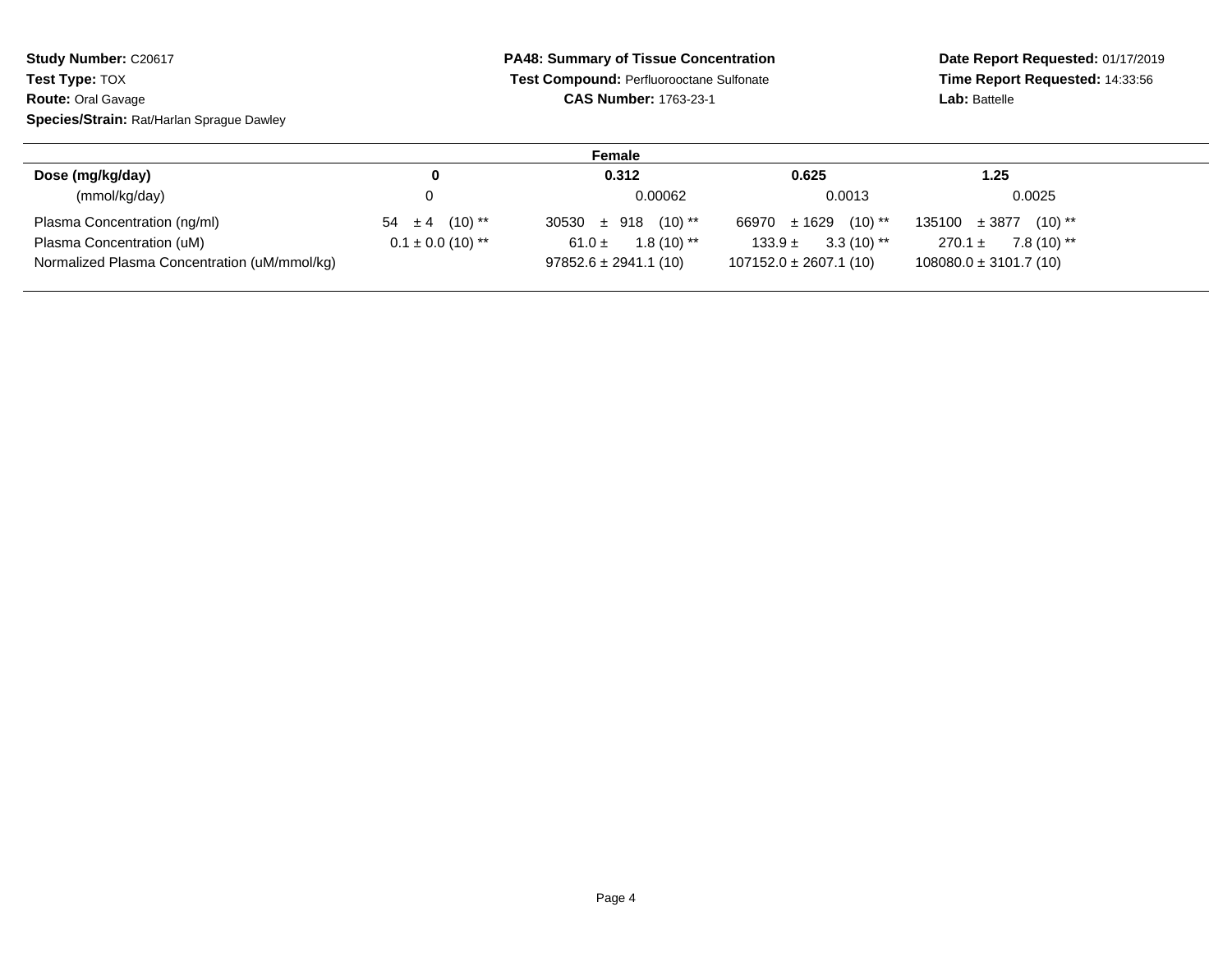**Study Number: C20617 Test Type:** TOX **Route:** Oral Gavage**Species/Strain:** Rat/Harlan Sprague Dawley

## **PA48: Summary of Tissue Concentration Test Compound:** Perfluorooctane Sulfonate**CAS Number:** 1763-23-1

**Date Report Requested:** 01/17/2019 **Time Report Requested:** 14:33:56**Lab:** Battelle